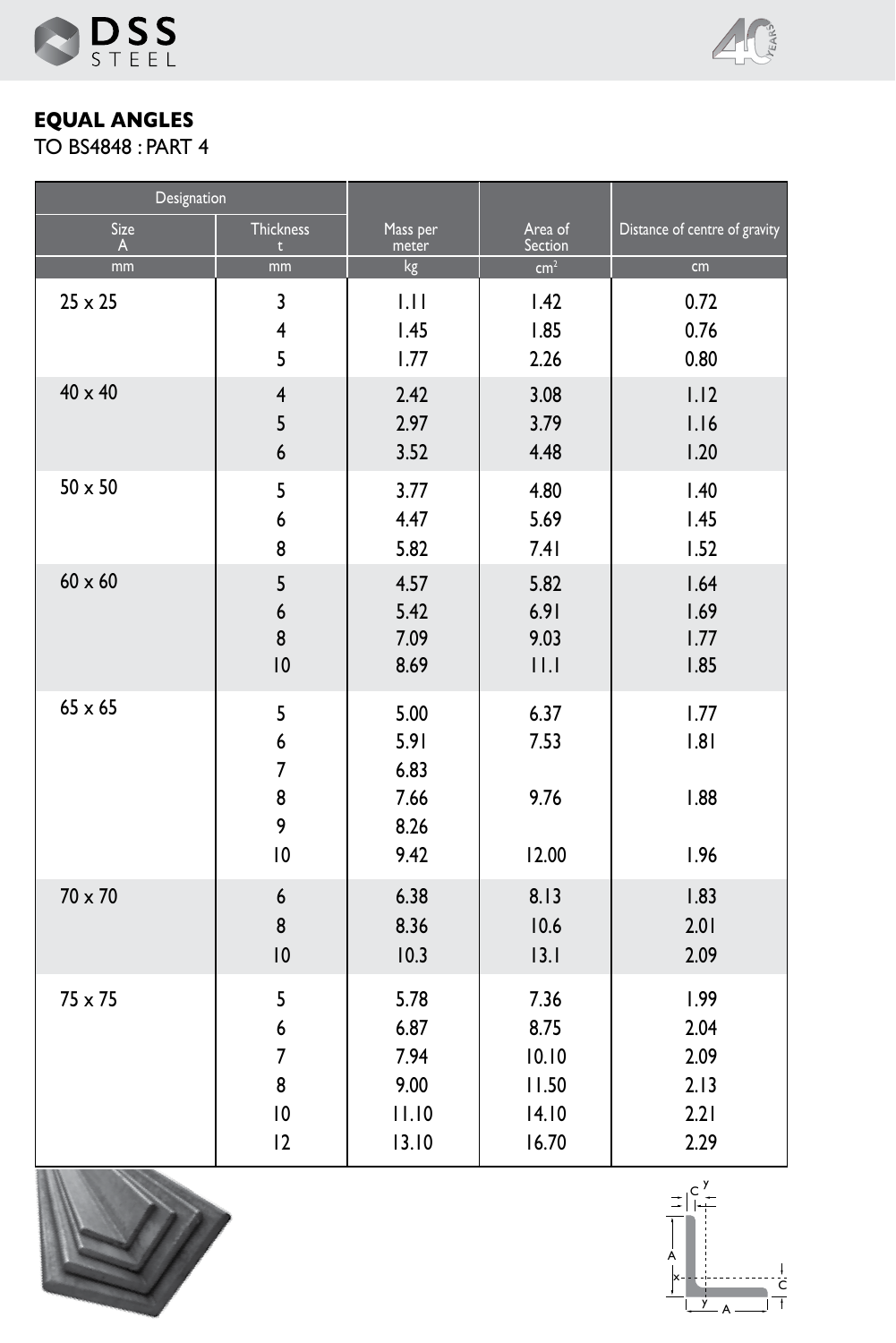



## **EQUAL ANGLES**

TO BS4848 : PART 4

| Moment of Inertia       | Radius of Gyration      | <b>Elastic Modulus</b>  | <b>Plastic Modulus</b>   |
|-------------------------|-------------------------|-------------------------|--------------------------|
| <b>Axis</b><br>x-x, y-y | <b>Axis</b><br>x-x, y-y | <b>Axis</b><br>x-x, y-y | <b>Axis</b><br>x-x, y-y  |
| cm <sup>4</sup>         | cm                      | cm <sup>3</sup>         | $\overline{\text{cm}^3}$ |
| 0.80                    | 0.75                    | 0.45                    | 0.83                     |
| 1.01                    | 0.74                    | 0.58                    | 1.07                     |
| 1.20                    | 0.73                    | 0.71                    | 1.30                     |
| 4.47                    | 1.21                    | 1.55                    | 2.85                     |
| 5.43                    | 1.20                    | 1.91                    | 3.50                     |
| 6.31                    | 1.19                    | 2.26                    | 4.13                     |
| 11.0                    | 1.51                    | 3.05                    | 5.58                     |
| 12.8                    | 1.50                    | 3.61                    | 6.61                     |
| 16.3                    | 1.48                    | 4.68                    | 8.55                     |
| 19.4                    | 1.82                    | 4.45                    | 8.15                     |
| 22.8                    | 1.82                    | 5.29                    | 9.67                     |
| 29.2                    | 1.80                    | 6.89                    | 12.57                    |
| 34.9                    | 1.78                    | 8.41                    | 15.32                    |
| 24.7                    | 1.98                    | 5.22                    |                          |
| 29.2                    | 1.97                    | 6.21                    |                          |
| 33.4                    | 1.96                    | 7.18                    |                          |
| 37.5<br>41.4            | 1.95<br>1.94            | 8.13<br>9.05            |                          |
| 45.1                    | 1.93                    | 9.94                    |                          |
|                         |                         |                         |                          |
| 36.9                    | 2.13                    | 7.27                    | 13.30                    |
| 47.5<br>57.2            | 2.11<br>2.09            | 9.52<br>11.70           | 17.37<br>21.25           |
|                         |                         |                         |                          |
| 38.5                    | 2.29                    | 7.0                     |                          |
| 45.6                    | 2.28                    | 8.35                    |                          |
| 52.4<br>58.9            | 2.27<br>2.27            | 9.67<br>11.0            |                          |
| 71.2                    | 2.25                    | 13.5                    |                          |
| 82.6                    | 223                     | 15.8                    |                          |



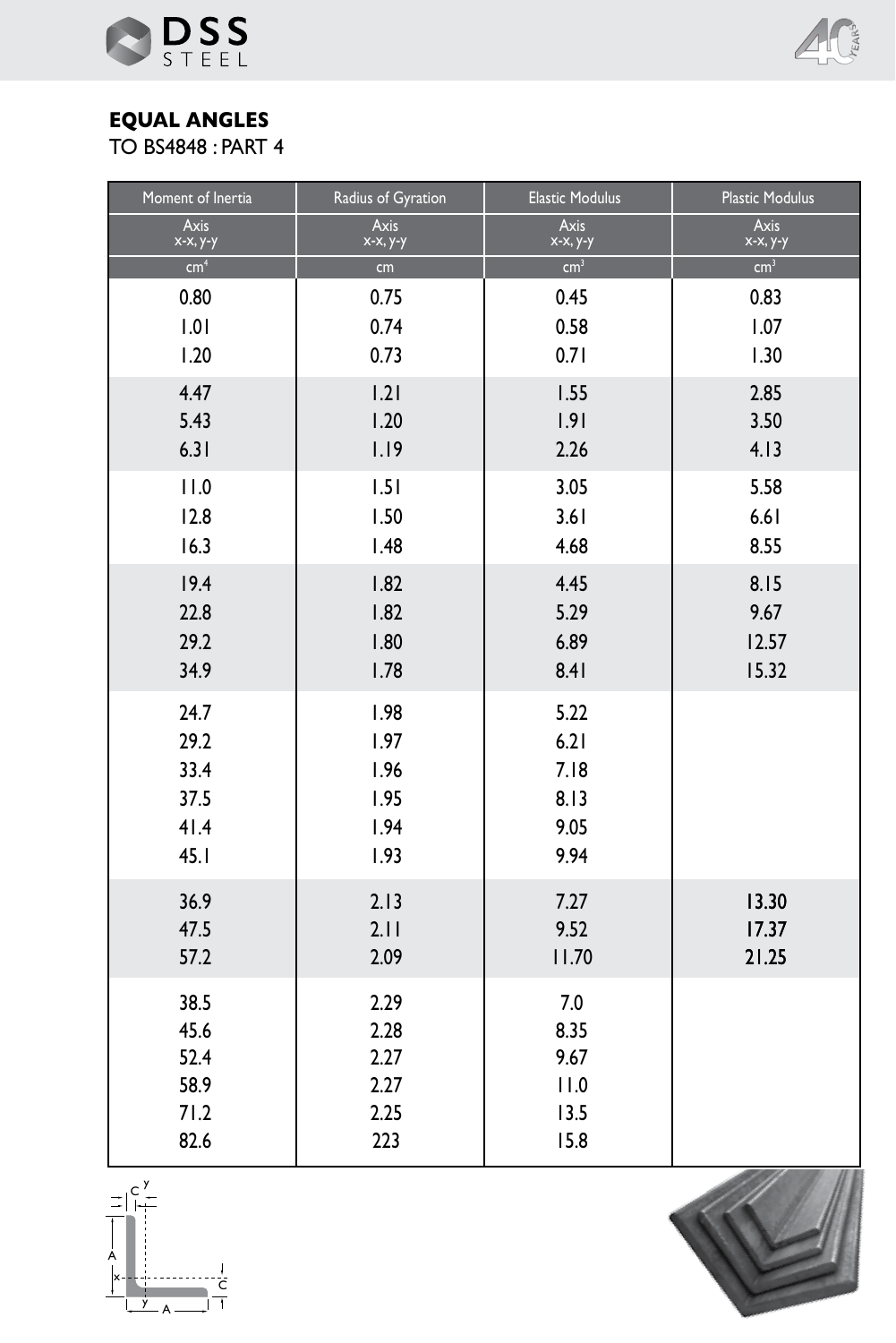



**EQUAL ANGLES** TO BS4848 : PART 4

| Designation      |                  |          |                 |                               |
|------------------|------------------|----------|-----------------|-------------------------------|
| Size             | <b>Thickness</b> | Mass per | Area of         | Distance of centre of gravity |
| A                | $\mathbf{t}$     | meter    | Section         |                               |
| mm               | mm               | kg       | cm <sup>2</sup> | cm                            |
| $80 \times 80$   | 10               | 11.9     | 15.1            | 2.34                          |
|                  | 8                | 9.63     | 12.3            | 2.26                          |
|                  | 6                | 7.34     | 9.25            | 2.17                          |
| $90 \times 90$   | 12               | 15.9     | 20.3            | 2.66                          |
|                  | 10               | 13.4     | 7.1             | 2.58                          |
|                  | 9                | 12.20    | 15.50           | 2.54                          |
|                  | 8                | 10.9     | 13.9            | 2.50                          |
|                  | $\overline{7}$   | 9.61     | 12.20           | 2.45                          |
|                  | 6                | 8.30     | 10.6            | 2.41                          |
| $100 \times 100$ | 15               | 21.9     | 27.9            | 3.02                          |
|                  | 12               | 17.8     | 22.7            | 2.90                          |
|                  | 10               | 15.0     | 19.2            | 2.82                          |
|                  | 8                | 12.2     | 15.5            | 2.74                          |
|                  | 6                | 9.26     | 11.80           | 2.64                          |
| $120 \times 120$ | 15               | 26.60    | 33.90           | 3.51                          |
|                  | 4                | 25.00    | 31.80           | 3.48                          |
|                  | 12               | 21.60    | 27.50           | 3.4                           |
|                  | 10               | 18.20    | 23.20           | 3.31                          |
|                  | 8                | 14.70    | 18.70           | 3.23                          |
| $130 \times 130$ | 16               | 30.80    | 39.30           | 3.80                          |
|                  | 15               | 29.00    | 37.00           | 3.76                          |
|                  | 12               | 23.50    | 30.00           | 3.64                          |
|                  | 10               | 19.80    | 25.20           | 3.55                          |
| $150 \times 150$ | 20               | 44.2     | 56.30           | 4.44                          |
|                  | 9                | 42.1     | 53.70           | 4.40                          |
|                  | 18               | 40.1     | 51.0            | 4.37                          |
|                  | 15               | 33.8     | 43.0            | 4.25                          |
|                  | 12               | 27.3     | 34.8            | 4.12                          |
|                  | 10               | 23.0     | 29.14           | 4.03                          |
| $200 \times 200$ | 24               | 71.1     | 90.8            | 5.84                          |
|                  | 20               | 59.9     | 76.6            | 5.68                          |
|                  | 18               | 54.2     | 69.14           | 5.60                          |
|                  | 16               | 48.5     | 61.8            | 5.52                          |